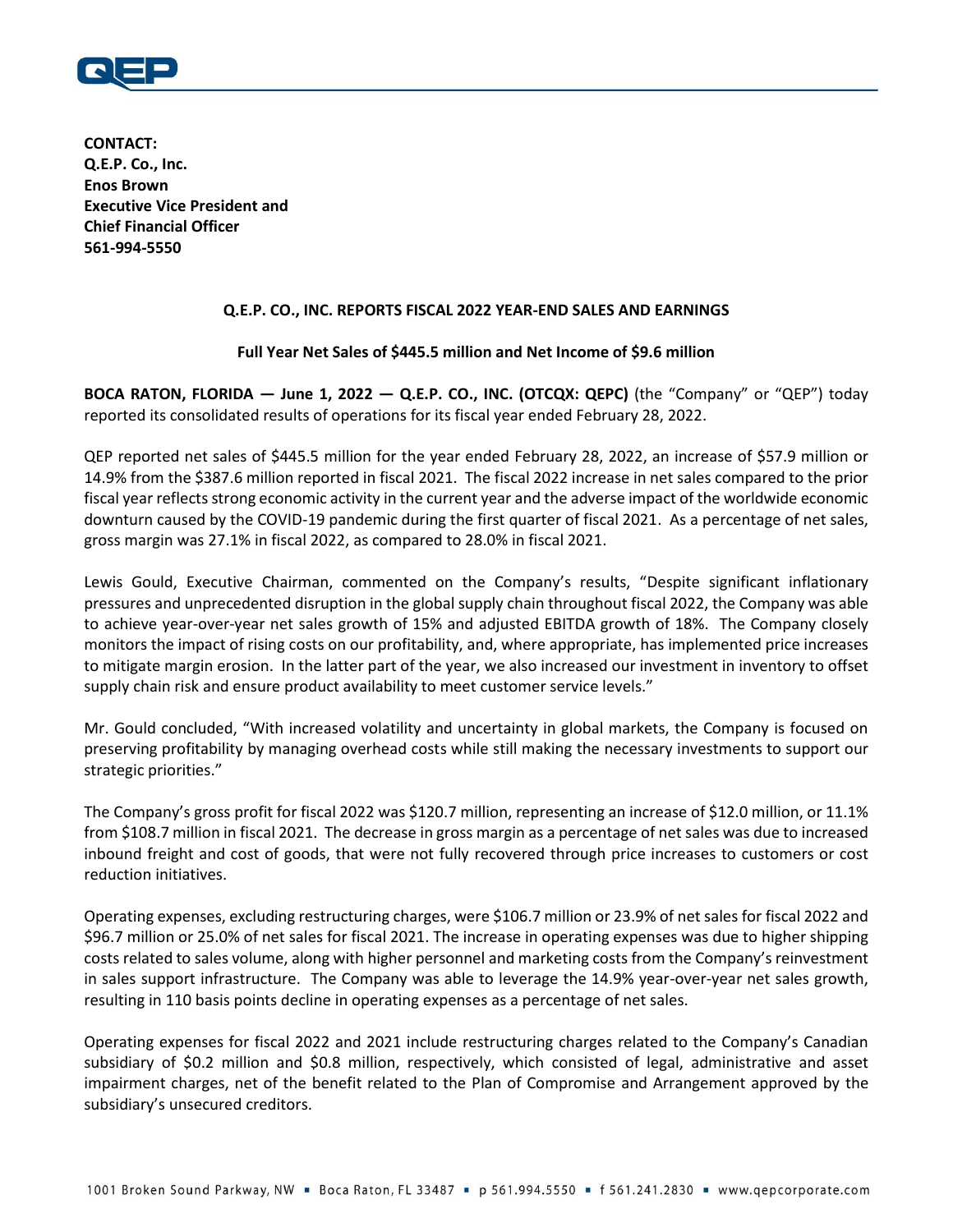

Non-operating loss in fiscal 2021 represents the sale of assets related to a non-core business unit.

The decrease in interest expense during fiscal 2022 as compared to fiscal 2021 was principally due to the reduction in borrowings under the Company's credit facilities during the current year.

The provision for income taxes as a percentage of income before taxes was 23.4% for fiscal 2022, as compared to 27.3% for fiscal 2021.

Net income for fiscal 2022 was \$9.6 million or \$2.88 per diluted share, as compared to \$6.9 million or \$2.06 per diluted share for fiscal 2021.

Earnings before interest, taxes, depreciation and amortization (EBITDA), as adjusted for restructuring charges, non-operating income and gain on sale of real property was \$18.3 million for fiscal 2022 as compared to \$15.5 million for fiscal 2021.

|                         |                               | <b>For the Year Ended</b> |                      |                      |         |  |
|-------------------------|-------------------------------|---------------------------|----------------------|----------------------|---------|--|
|                         |                               |                           | February 28,<br>2022 | February 28,<br>2021 |         |  |
| Net income              |                               | \$                        | 9,648                | \$                   | 6,898   |  |
| Add:                    | Interest expense, net         |                           | 1,258                |                      | 1,603   |  |
|                         | Provision for income taxes    |                           | 2,949                |                      | 2,584   |  |
|                         | Depreciation and amortization |                           | 4,176                |                      | 4,594   |  |
|                         | Non-operating loss            |                           |                      |                      | 24      |  |
|                         | Restructuring charges         |                           | 240                  |                      | 840     |  |
|                         | Gain on sale of real property |                           |                      |                      | (1,063) |  |
| EBITDA, as adjusted (1) |                               |                           | 18,271               | \$                   | 15,480  |  |

<sup>(1)</sup> EBITDA, as adjusted for restructuring charges, non-operating income and gain on sale of real property represent non-GAAP measures and exclude charges or credits not indicative of our core operations.

Cash used by operations during fiscal 2022 was \$11.0 million as compared to cash provided by operations of \$24.8 million in fiscal 2021, reflecting an increase in operating income and an increase net investment in working capital, principally in inventory to mitigate the impact of supply chain disruptions during fiscal 2022. In fiscal 2022, cash used in operations was funded by borrowings under the Company's credit facility and proceeds from the sale of property. In fiscal 2021, cash provided by operations, along with proceeds from the sale of property and the sale of a non-core business line were used to fund capital expenditures and repay borrowings under the Company's credit facility.

Working capital as of February 28, 2022 was \$55.0 million compared to \$44.7 million at the end of the 2021 fiscal year. Aggregate debt, net of available cash balances at the end of fiscal 2022 was \$33.4 million or 42.0% of equity, an increase of \$10.0 million compared to \$23.4 million or 32.9% of equity at the end of the 2021 fiscal year.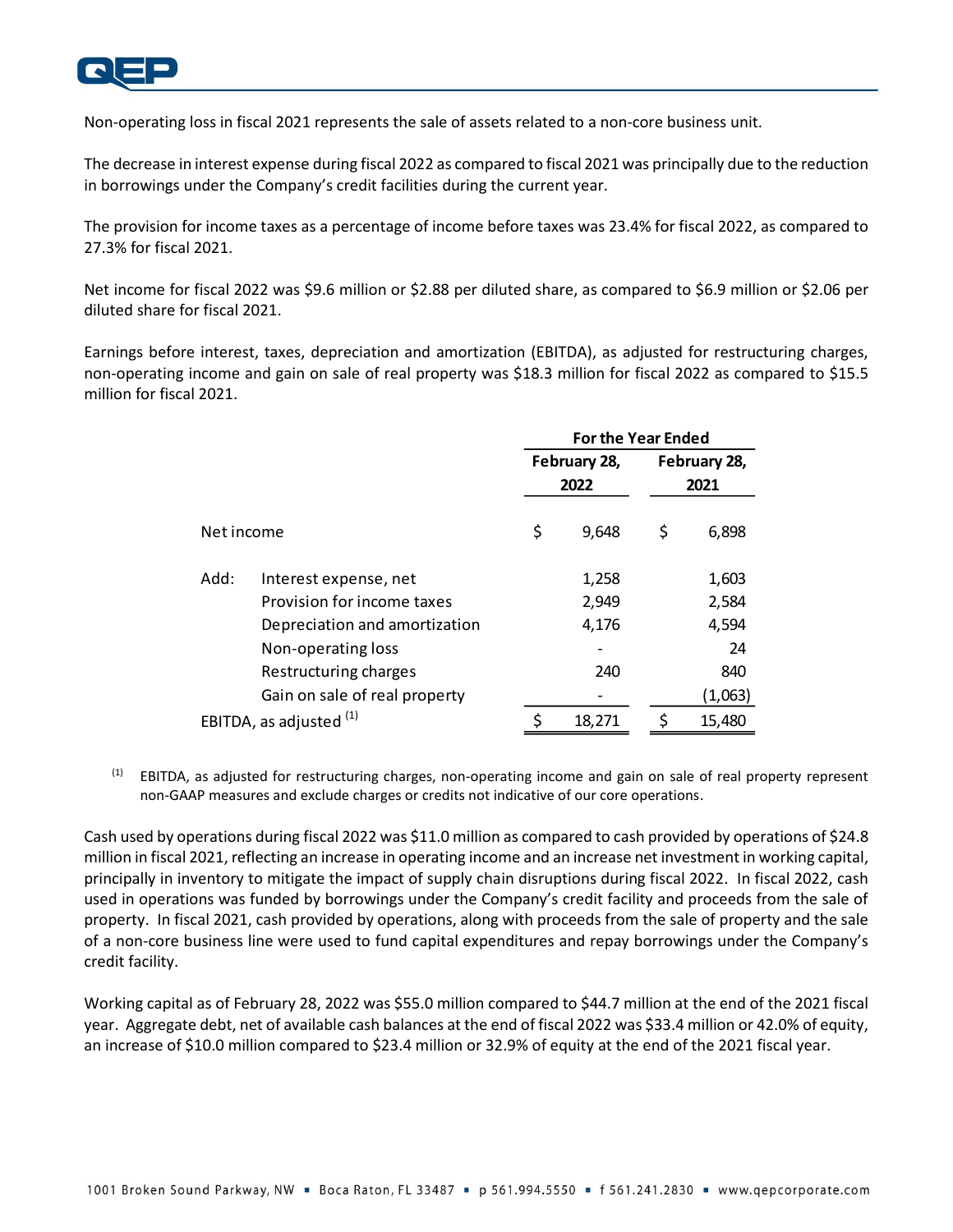

### **Conference Call Information**

The Company will be hosting the following conference call to discuss its financial results and answer questions.

| Date:                     | Tuesday, June 7, 2022           |  |  |  |  |
|---------------------------|---------------------------------|--|--|--|--|
| Time:                     | 10:00 a.m. Eastern Time         |  |  |  |  |
| Dial-in Numbers:          | 888-220-8451 (US or Canada)     |  |  |  |  |
|                           | +1 646-828-8193 (International) |  |  |  |  |
| <b>Confirmation Code:</b> | 8162366                         |  |  |  |  |
| Replay:                   | 719-457-0820; Passcode: 8162366 |  |  |  |  |

The Company's consolidated fiscal 2022 audited financial statements are available on the Investor section of its website at [www.qepcorporate.com.](http://www.qepcorporate.com/)

## **About QEP**

Founded in 1979, Q.E.P. Co., Inc. is a leading designer, manufacturer and distributor of a broad range of best-inclass flooring and installation solutions for commercial and home improvement projects worldwide. QEP offers a comprehensive line of specialty installation tools, adhesives, and underlayment as well as a complete line of hardwood, luxury vinyl, and modular carpet tile. QEP sells its products throughout the world to home improvement retail centers, professional specialty distribution outlets, and flooring dealers under brand names including QEP®, LASH®, ROBERTS®, Vitrex®, Brutus®, PRCI®, Plasplugs®, Tomecanic®, Premix-Marbletite® (PMM), Apple Creek®, Homelux®, Capitol® and XPS Foam™. Brand names featured under QEP's Harris Flooring Group® include Harris®, Kraus® and Naturally Aged Flooring™.

QEP is headquartered in Boca Raton, Florida with offices in Canada, Europe, Asia, Australia and New Zealand.

#### **Forward-Looking Statements**

This press release contains forward-looking statements for purposes of the safe harbor provisions of the Private Securities Litigation Reform Act of 1995. All statements contained in this press release, other than statements of historical facts, may constitute forward-looking statements within the meaning of the federal securities laws. These statements can be identified by words such as "expects," "plans," "projects," "will," "may," "anticipates," "believes," "should," "intends," "estimates," and other words of similar meaning. These forward-looking statements include, but are not limited to, statements regarding emergence of the world from the COVID-19 pandemic and the Company's belief that it is positioned to respond to evolving uncertainties related thereto, and the Company's shifting of its focus to new challenges presented by (i) scarcity and rising cost of raw materials and transcontinental freight, (ii) shifts in global sourcing patterns; and (iii) general inflationary pressures, economic conditions, sales growth, price increases, maintaining and improving profitability, product development and marketing, operating expenses, cost savings, acquisition integration, operational synergy realization, global sourcing, political uncertainty, cash flow, debt and currency exchange rates. Any forward-looking statements contained herein are based on current expectations and beliefs, and are subject to a number of risks and uncertainties. Forward-looking statements may also be adversely affected by general market factors, competitive product development, product availability, federal and state regulations and legislation, manufacturing issues that may arise, patent positions and litigation, among other factors. The forward-looking statements contained in this press release speak only as of the date the statements were made, and the Company does not undertake any obligation to update forward-looking statements, except as required by law.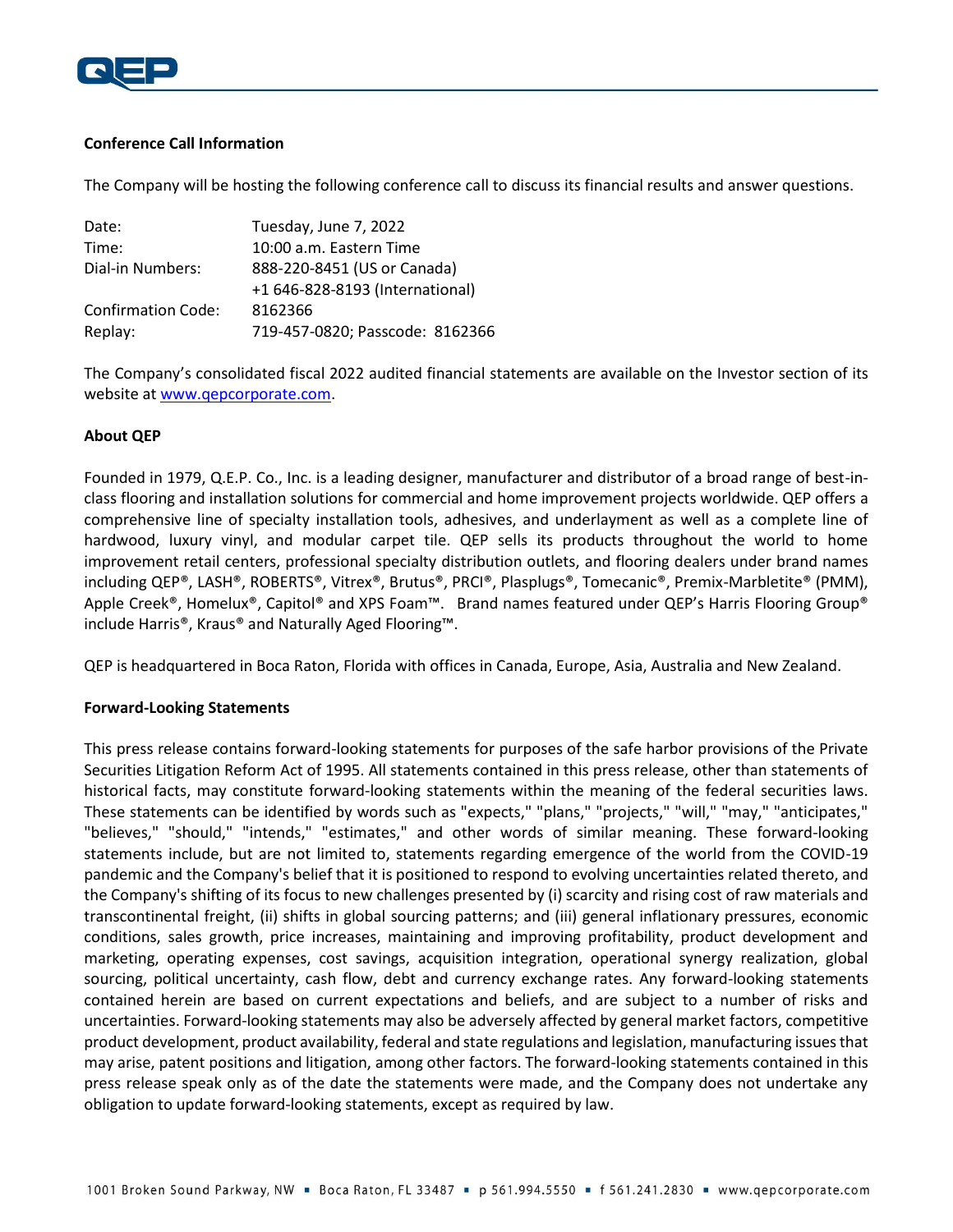

*-Financial Information Follows-*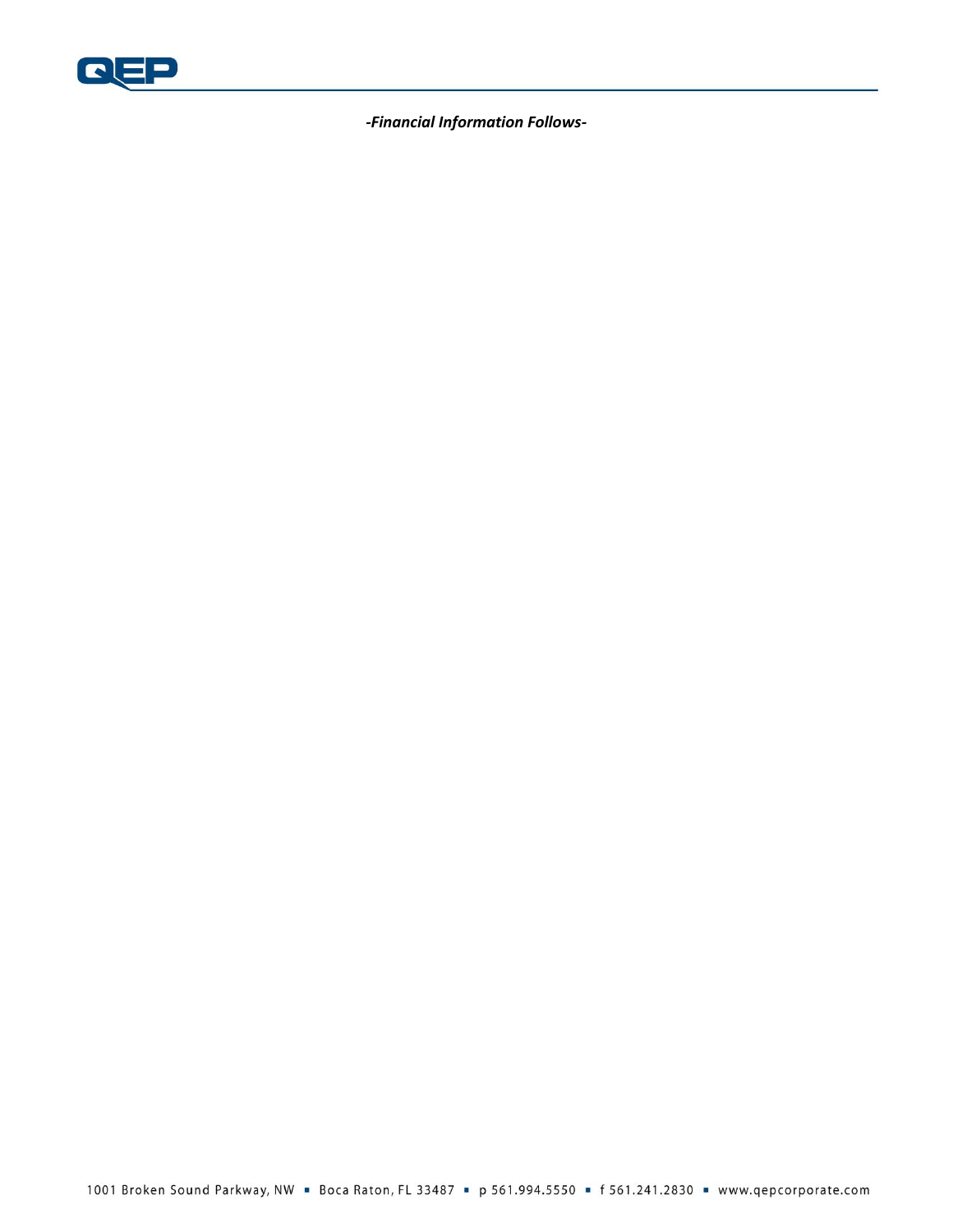

## **Q.E.P. CO., INC. AND SUBSIDIARES CONSOLIDATED STATEMENTS OF OPERATIONS**

(In thousands except per share data)

|                                          |                          | <b>For the Year Ended</b> |                          |          |  |  |
|------------------------------------------|--------------------------|---------------------------|--------------------------|----------|--|--|
|                                          |                          | February 28,              | February 28,             |          |  |  |
|                                          |                          | 2022                      |                          | 2021     |  |  |
|                                          |                          |                           |                          |          |  |  |
| Net sales                                | \$                       | 445,531                   | \$                       | 387,597  |  |  |
| Cost of goods sold                       |                          | 324,786                   |                          | 278,904  |  |  |
| <b>Gross profit</b>                      |                          | 120,745                   |                          | 108,693  |  |  |
| <b>Operating expenses:</b>               |                          |                           |                          |          |  |  |
| Shipping                                 |                          | 49,533                    |                          | 44,595   |  |  |
| General and administrative               |                          | 29,861                    |                          | 28,402   |  |  |
| Selling and marketing                    |                          | 27,914                    |                          | 25,340   |  |  |
| Restructuring                            |                          | 240                       |                          | 840      |  |  |
| Other income, net                        |                          | (658)                     |                          | (1, 593) |  |  |
| Total operating expenses                 |                          | 106,890                   |                          | 97,584   |  |  |
| <b>Operating income</b>                  |                          | 13,855                    |                          | 11,109   |  |  |
| Non-operating loss                       |                          |                           |                          | (24)     |  |  |
| Interest expense, net                    |                          | (1, 258)                  |                          | (1,603)  |  |  |
| Income before provision for income taxes |                          | 12,597                    |                          | 9,482    |  |  |
| Provision for income taxes               |                          | 2,949                     |                          | 2,584    |  |  |
| <b>Net income</b>                        | \$                       | 9,648                     | \$                       | 6,898    |  |  |
| Earnings per share:                      |                          |                           |                          |          |  |  |
| <b>Basic</b>                             |                          | 2.89                      | \$                       | 2.07     |  |  |
| Diluted                                  | $\overline{\mathcal{S}}$ | 2.88                      | $\overline{\mathcal{S}}$ | 2.06     |  |  |
| Weighted average number of common        |                          |                           |                          |          |  |  |
| shares outstanding:                      |                          |                           |                          |          |  |  |
| <b>Basic</b>                             |                          | 3,336                     |                          | 3,336    |  |  |
| Diluted                                  |                          | 3,346                     |                          | 3,341    |  |  |
|                                          |                          |                           |                          |          |  |  |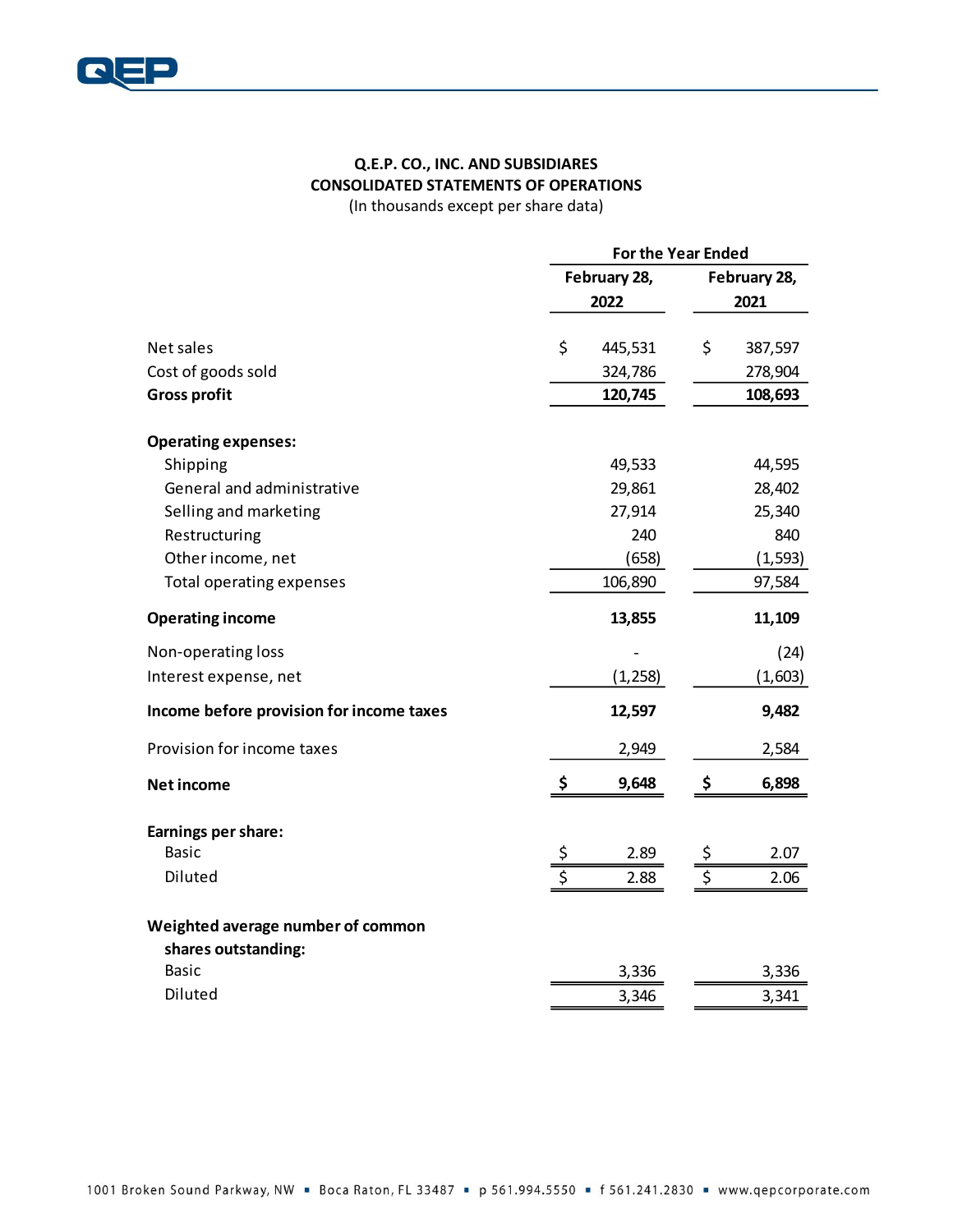

## **Q.E.P. CO., INC. AND SUBSIDIARES CONSOLIDATED STATEMENTS OF COMPREHENSIVE INCOME** (In thousands)

|                                             |     | <b>For the Year Ended</b> |                      |       |  |  |
|---------------------------------------------|-----|---------------------------|----------------------|-------|--|--|
|                                             |     | February 28,<br>2022      | February 28,<br>2021 |       |  |  |
| Net income                                  | \$. | 9.648                     | S                    | 6,898 |  |  |
| Unrealized currency translation adjustments |     | (1, 165)                  |                      | 1,338 |  |  |
| <b>Comprehensive income</b>                 | S   | 8,483                     |                      | 8,236 |  |  |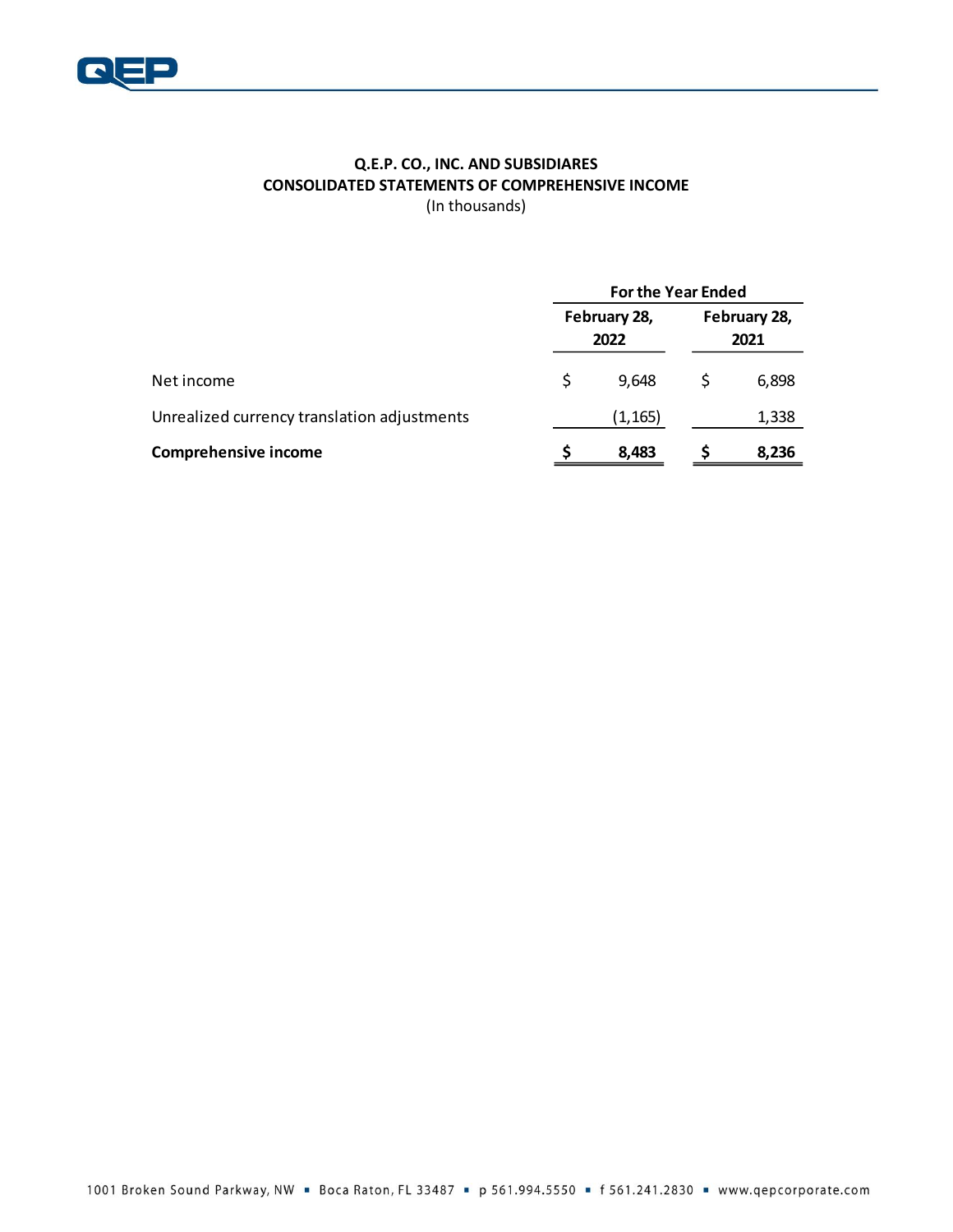

## **Q.E.P. CO., INC. AND SUBSIDIARES CONSOLIDATED BALANCE SHEETS**

(In thousands, except par values)

|                                                                                                                                 |     | February 28, | February 28, |         |  |
|---------------------------------------------------------------------------------------------------------------------------------|-----|--------------|--------------|---------|--|
|                                                                                                                                 |     | 2022         |              | 2021    |  |
| <b>ASSETS</b>                                                                                                                   |     |              |              |         |  |
| Cash                                                                                                                            | \$  | 3,203        | \$           | 10,905  |  |
| Accounts receivable, less allowance for doubtful accounts of \$807                                                              |     |              |              |         |  |
| and \$1,059 as of February 28, 2022 and 2021, respectively                                                                      |     | 55,990       |              | 53,183  |  |
| Inventories, net                                                                                                                |     | 98,087       |              | 67,032  |  |
| Prepaid expenses and other current assets                                                                                       |     | 3,711        |              | 6,829   |  |
| Prepaid income taxes                                                                                                            |     |              |              | 736     |  |
| <b>Current assets</b>                                                                                                           |     | 160,991      |              | 138,685 |  |
| Property and equipment, net                                                                                                     |     | 10,529       |              | 11,804  |  |
| Right of use operating lease assets                                                                                             |     | 15,485       |              | 16,417  |  |
| Deferred income taxes, net                                                                                                      |     | 3,578        |              | 3,436   |  |
| Intangibles, net                                                                                                                |     | 10,233       |              | 12,454  |  |
| Goodwill                                                                                                                        |     | 2,390        |              | 2,493   |  |
| Other assets                                                                                                                    |     | 3,150        |              | 2,434   |  |
| <b>Total Assets</b>                                                                                                             | -\$ | 206,356      | \$           | 187,723 |  |
| LIABILITIES AND SHAREHOLDERS' EQUITY                                                                                            |     |              |              |         |  |
|                                                                                                                                 |     |              |              |         |  |
| Trade accounts payable                                                                                                          | \$  | 47,715       | \$           | 40,900  |  |
| <b>Accrued liabilities</b>                                                                                                      |     | 24,919       |              | 23,365  |  |
| Current operating lease liabilities                                                                                             |     | 4,942        |              | 5,196   |  |
| Income taxes payable                                                                                                            |     | 634          |              |         |  |
| Lines of credit                                                                                                                 |     | 26,449       |              | 21,010  |  |
| Current maturities of debt                                                                                                      |     | 1,321        |              | 3,527   |  |
| <b>Current liabilities</b>                                                                                                      |     | 105,980      |              | 93,998  |  |
| Long term debt                                                                                                                  |     | 8,797        |              | 9,735   |  |
| Non-current operating lease liabilities                                                                                         |     | 11,643       |              | 12,336  |  |
| Deferred income taxes                                                                                                           |     |              |              | 172     |  |
| Other long term liabilities                                                                                                     |     | 534          |              | 554     |  |
| <b>Total Liabilities</b>                                                                                                        |     | 126,954      |              | 116,795 |  |
| Preferred stock, 2,500 shares authorized, \$1.00 par value; 0 shares                                                            |     |              |              |         |  |
| issued and outstanding at February 28, 2022 and 2021, respectively<br>Common stock, 20,000 shares authorized, \$.001 par value; |     |              |              |         |  |
| 4,005 shares issued: 3,307 and 3,309 shares outstanding at                                                                      |     |              |              |         |  |
| February 28, 2022 and 2021, respectively                                                                                        |     | 4            |              | 4       |  |
| Additional paid-in capital                                                                                                      |     | 11,449       |              | 11,251  |  |
| Retained earnings                                                                                                               |     | 81,268       |              | 71,785  |  |
| Treasury stock, 698 and 696 shares held at cost at February 28, 2022<br>and 2021, respectively                                  |     | (9, 124)     |              | (9,082) |  |
| Accumulated other comprehensive income                                                                                          |     | (4, 195)     |              | (3,030) |  |
| <b>Shareholders' Equity</b>                                                                                                     |     | 79,402       |              | 70,928  |  |
| <b>Total Liabilities and Shareholders' Equity</b>                                                                               |     |              |              |         |  |
|                                                                                                                                 | \$  | 206,356      | \$           | 187,723 |  |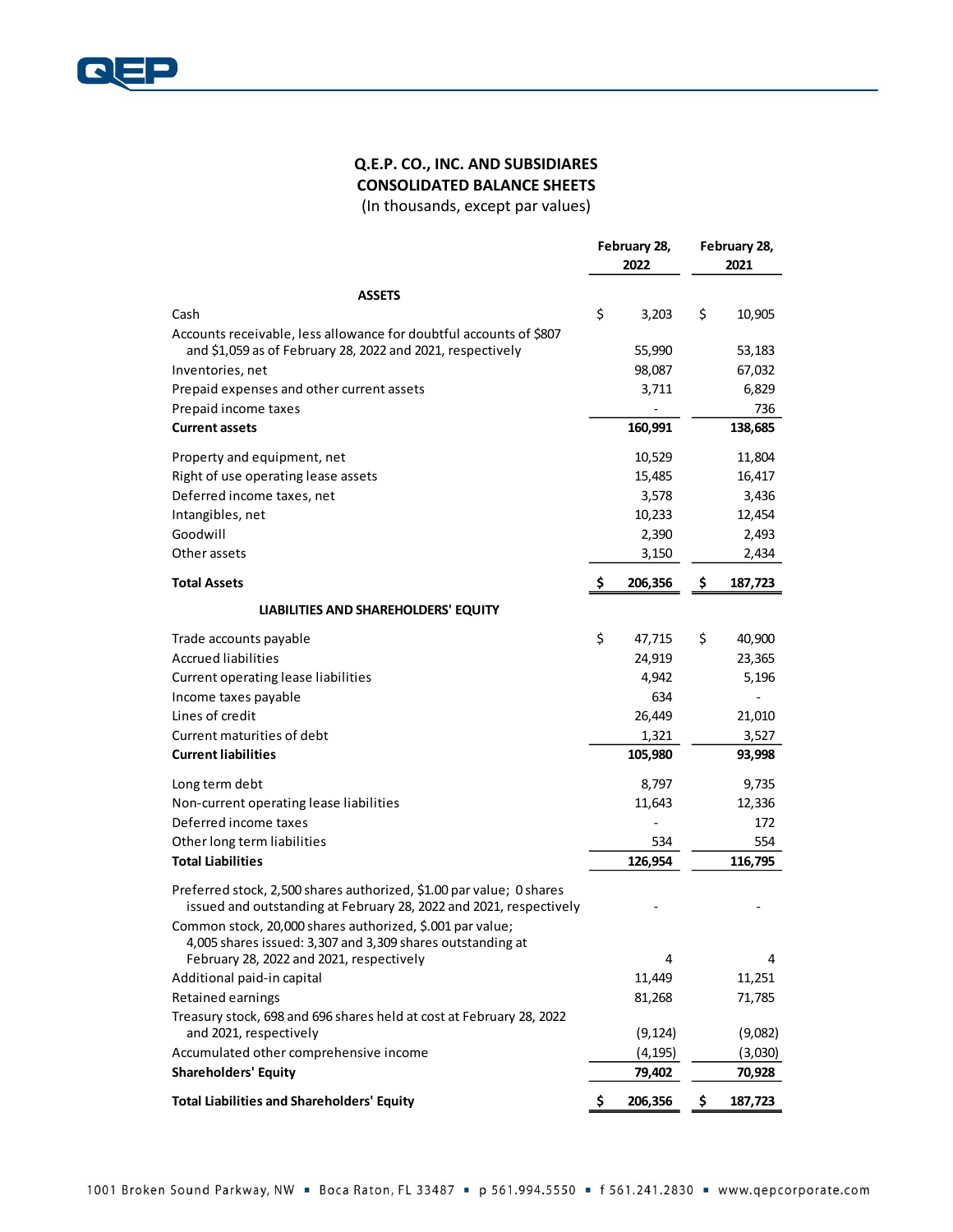

# **Q.E.P. CO., INC. AND SUBSIDIARES CONSOLIDATED STATEMENTS OF CASH FLOWS**

(In thousands)

|                                                         | <b>For the Year Ended</b> |              |           |  |
|---------------------------------------------------------|---------------------------|--------------|-----------|--|
|                                                         | February 28,              | February 28, |           |  |
|                                                         | 2022                      | 2021         |           |  |
| <b>Operating activities:</b>                            |                           |              |           |  |
| Net income                                              | \$<br>9,648               | \$           | 6,898     |  |
| Adjustments to reconcile net income to net cash         |                           |              |           |  |
| provided by (used in) operating activities:             |                           |              |           |  |
| Loss on sale of business                                |                           |              | 24        |  |
| Gain on sale of property                                | (131)                     |              | (1,066)   |  |
| Restructuring                                           | 157                       | (453)        |           |  |
| Depreciation and amortization                           | 4,176                     |              | 4,594     |  |
| Other non-cash adjustments                              | 18                        |              | 523       |  |
| Changes in assets and liabilities, net of acquisitions: |                           |              |           |  |
| Accounts receivable                                     | (3, 331)                  |              | (3, 168)  |  |
| Inventories                                             | (32, 362)                 |              | 2,102     |  |
| Prepaid expenses and other assets                       | 6,247                     |              | (3, 239)  |  |
| Trade accounts payable and accrued liabilities          | 4,541                     |              | 18,632    |  |
| Net cash provided by (used in) operating activities     | (11,037)                  |              | 24,847    |  |
| <b>Investing activities:</b>                            |                           |              |           |  |
| Acquisitions                                            |                           |              | (461)     |  |
| Capital expenditures                                    | (1,094)                   |              | (811)     |  |
| Proceeds from sale of business                          |                           |              | 200       |  |
| Proceeds from sale of property                          | 2,104                     |              | 3,285     |  |
| Net cash provided by investing activities               | 1,010                     |              | 2,213     |  |
| <b>Financing activities:</b>                            |                           |              |           |  |
| Net borrowings (repayments) under lines of credit       | 5,974                     |              | (20, 621) |  |
| Net repayments of term loan facilities                  | (2,946)                   |              | (599)     |  |
| Purchase of treasury stock                              | (162)                     |              | (120)     |  |
| Principal payments on finance leases                    | (110)                     |              | (96)      |  |
| Dividends paid                                          | (165)                     |              |           |  |
| Net cash provided by (used in) financing activities     | 2,591                     |              | (21, 436) |  |
| Effect of exchange rate changes on cash                 | (266)                     |              | 282       |  |
| Net increase (decrease) in cash                         | (7, 702)                  |              | 5,906     |  |
| Cash at beginning of period                             | 10,905                    |              | 4,999     |  |
| Cash at end of period                                   | \$<br>3,203               | \$           | 10,905    |  |